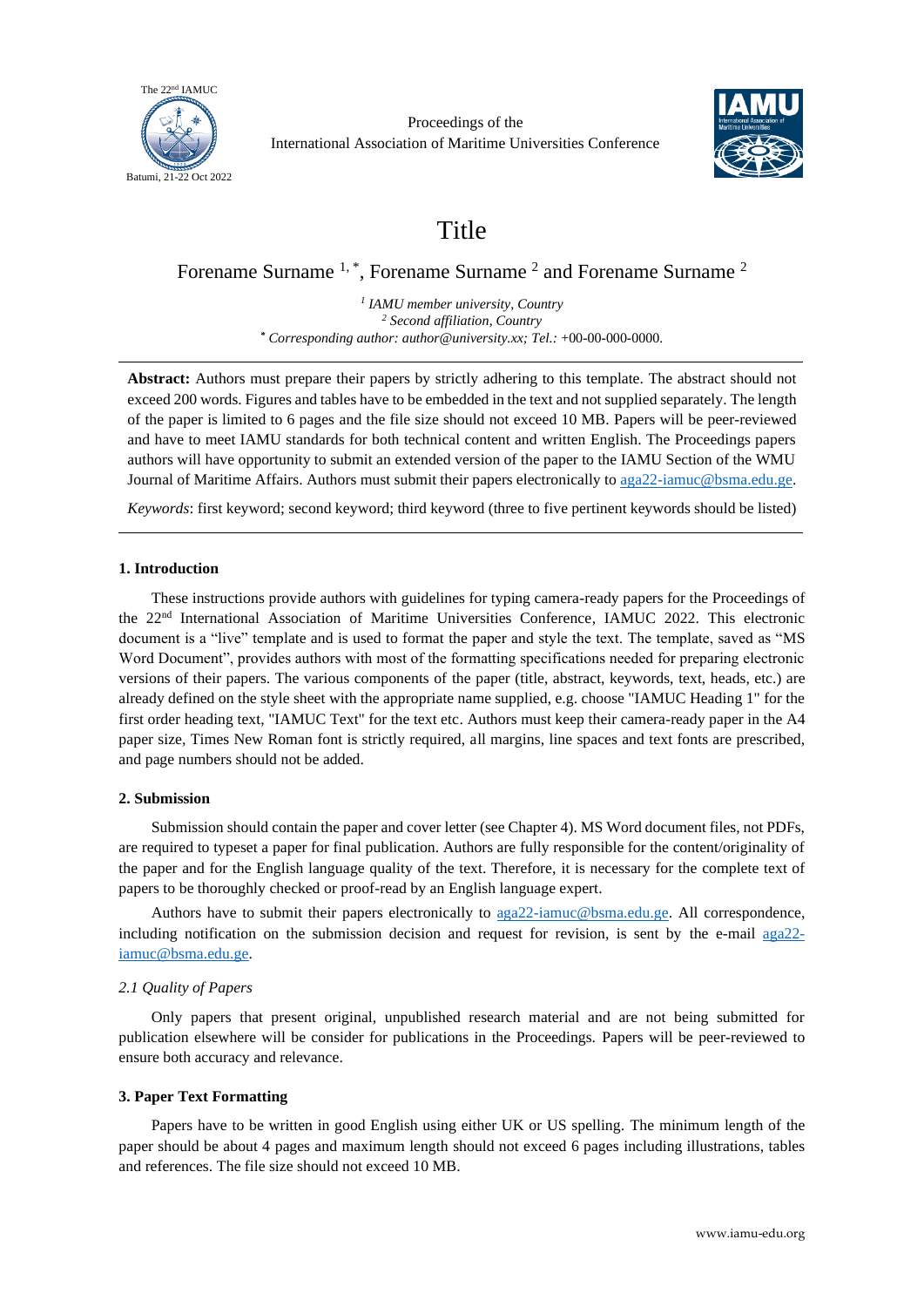#### *3.1. Illustrations*

As the Proceedings will be printed in black and white, it is the author's responsibility to ensure that all colored illustrations (figures, photographs, graphs, images) are readable when translated to black and white in the printed proceedings. Electronic versions of the published Proceedings papers will retain color. Illustrations should contain only English labels and be prepared in the final published size, not oversized or undersized. Illustrations have to be embedded into the text (not supplied separately) and placed next to the relevant text in the paper. Each illustration has to have a caption (Figure 1).



Figure 1. An example of a figure.

## *3.2. Tables*

Tables have to be submitted as editable text and not as images. Tables have to be embedded into the text (not supplied separately) and placed next to the relevant text in the paper. Tables have to be numbered consecutively in accordance with their appearance in the text. Each table should have a caption (Table 1).

| Table 1. An example of a table. |          |          |
|---------------------------------|----------|----------|
| An example of a column heading  | Column A | Column B |
| First entry                     |          |          |
| Second entry                    |          |          |
| Third entry                     |          |          |

#### *3.3. Mathematical Formulae*

Formulae and equations have to be in editable format. Any equations that have to be displayed separately from the text should be numbered consecutively with Arabic numerals in parentheses on the right-hand side of the page (if referred to explicitly in the text). This is an example of an equation:

$$
y = 2020,\tag{1}
$$

the text following an equation has to be a new paragraph. Equations have to be punctuated as regular text.

#### *3.4. Footnotes and Acronyms*

Footnotes should be avoided. Acronyms have to be spelled out on their first use, followed by the acronym in parentheses.

## *3.5. References*

Reference list style has to be the same as for the [WMU Journal of Maritime Affairs](https://www.springer.com/journal/13437/submission-guidelines) (JoMA 2022). References have to be cited in the text by name and year in parentheses. All references mentioned in the Reference list have to be cited in the text, and vice versa. Reference list entries have to be alphabetized by the last names of the first author of each work. Order multi-author publications of the same first author alphabetically with respect to second, third, etc. author. Publications of exactly the same author(s) have to be ordered chronologically. Authors have to use the standard abbreviation of a journal's name according to the [ISSN List of Title Word Abbreviations.](http://www.issn.org/services/online-services/access-to-the-ltwa/) Some examples of references are given at the end of this template in the References section, which will allow authors to assemble their reference list according to the correct format and font size.